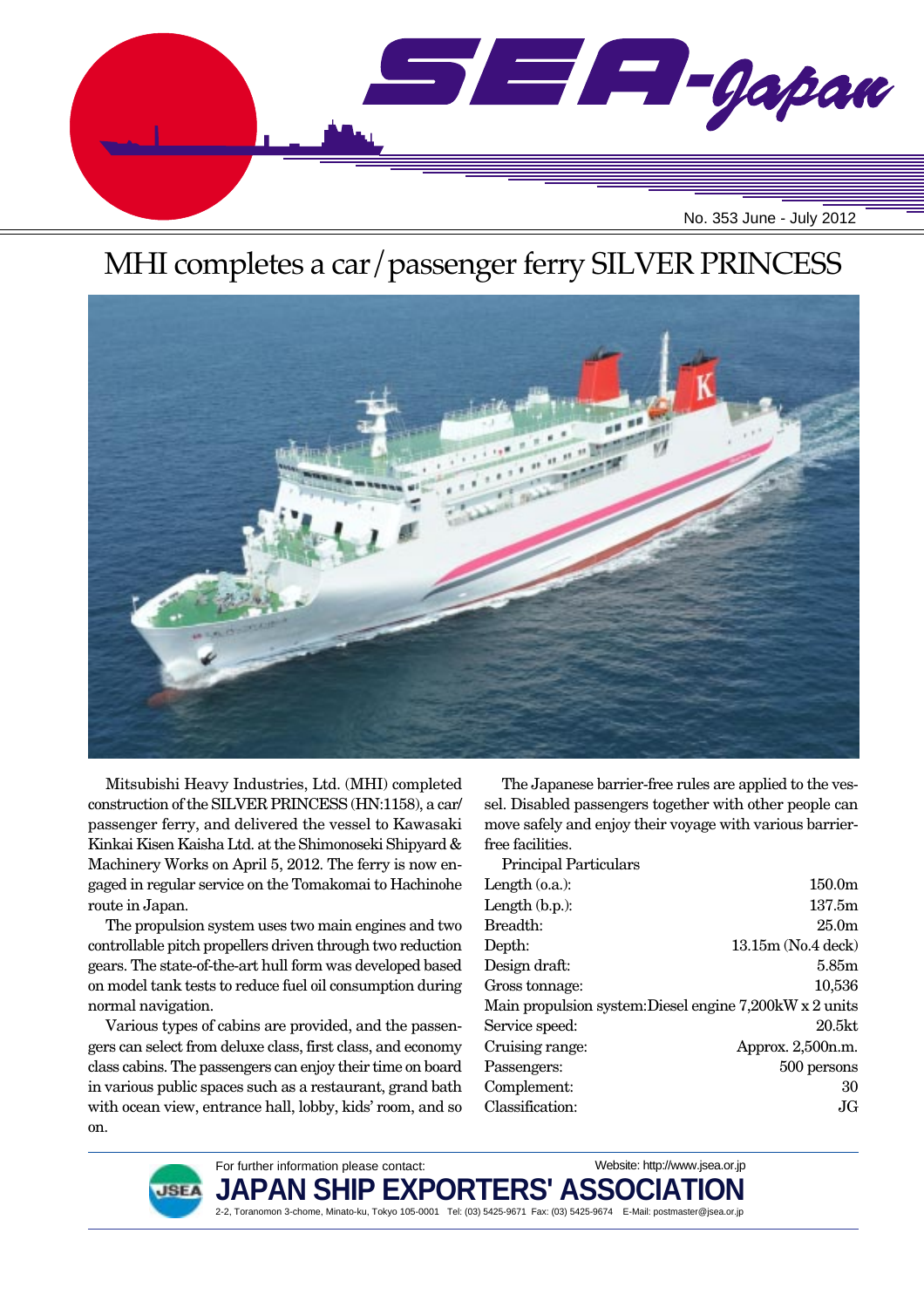## Kawasaki delivers bulk carrier AMAMI K to KAW 1690 Shipping S.A.

Kawasaki Heavy Industries, Ltd. delivered the AMAMI K bulk carrier for KAW 1690 Shipping S.A. at the Sakaide Works on February 28, 2012. This 197m-long vessel (HN: 1690) is the 12th state-of-the-art bulk carrier with a capacity of 58,000DWT developed by Kawasaki.

The vessel has a flush deck with the forecastle and five holds that are designed for optimum transport of grains, coals, ores, and steel products. Four 30t deck cranes are installed along the ship's centerline in between the hatch covers to enable cargo loading and unloading at ports that lack cargo-handling facilities.

The vessel employs advanced technology to achieve maximum fuel economy, including a fuel-saving main diesel engine, highly efficient propeller, Kawasaki rudder bulb system



with fins (RBS-F), as well as a bow designed to reduce wave resistance, all of which contribute to enhancement of the propulsion performance. The main engine and generator engine comply with the Tier II  $NO<sub>x</sub>$  emission standards set by the International Convention for the Prevention of Pollution from Ships.

Principal particulars

 $L$  (o.a.) x  $L$  (b.p.) x  $B$  x  $D$  x d: 197.00m x 194.00m x 32.26m x 18.10m x 12.65m (full load) DWT/GT: 58,613t/33,126 Cargo hold capacity:  $73,614m<sup>3</sup>$ Main engine: Kawasaki-MAN B&W 6S50MC-C7 diesel x 1 unit MCR: 8,630kW x 116rpm Speed, service: about 14.5kt Complement: 28 Classification: NK Registry: Panama

#### MES delivers 177,000DWT bulk carrier CAPE HARMONY

Mitsui Engineering & Shipbuilding Co., Ltd. (MES) recently completed the 177,000DWT bulk carrier CAPE HARMONY (HN: 1733), which had been under construction at its Chiba Works and delivered the vessel to her owner, Ocean Transit Carrier S.A., Panama on March 8, 2012.

This is the 10th ship of the Capesize bulk carrier of Dunkerque-Max type achieving effective cargo handling, easy cargo hold maintenance, and enhanced safety of hull construction by adoption of double sidewall construction for the cargo hold.

- 1. In spite of cargo holds bounded by a double-side skin according to SOLAS, the cargo capacity of the ship is equivalent to that of conventional Cape-size bulk carriers with holds bounded by a single-side skin.
- 2. The ship was designed in accordance with IACS URS25 so that loading flexibility has been secured and structural safety has been improved.
- 3. Suitable arrangement of means of access required by SOLAS enables

safe and effective inspection in cargo holds and ballast tanks.

- 4. Improvement of safety has been achieved by installation of a forecastle and by application of new requirements concerning reserve buoyancy to the ship.
- 5. Main Engine of the ship is MITSUI-MAN B&W Diesel Engine 6S70MC-C, which satisfies IMO Environment Standards for Exhaust Gas and achieves improvement of fuel saving by optimum matching at normal service output. An electronic controlled cylinder oiling system is
- 7. Ballasting and de-ballasting work can be efficiently made by separation of topside tank and bottom side tank.

Principal Particulars

L (o.a.) x L (b.p.) x B x D: 292.00m x 282.00m x 44.98m x 24.70m DWT/GT: 178,373t/92,253

| Main engine: Mitsui-MAN B&W die- |                                     |  |
|----------------------------------|-------------------------------------|--|
|                                  | sel engine 6S70MC-C diesel x 1 unit |  |
| MCO:                             | 18,660kW x 91rpm                    |  |
| Speed:                           | 15.3 <sub>kt</sub>                  |  |
| Complement:                      | 25                                  |  |
| Classification:                  | NK                                  |  |
| Registry:                        | Panama                              |  |

applied to the main engine achieving operational cost saving.

6. Fuel oil tanks comply with MARPOL regulation on oil fuel tank protection to prevent marine pollution.

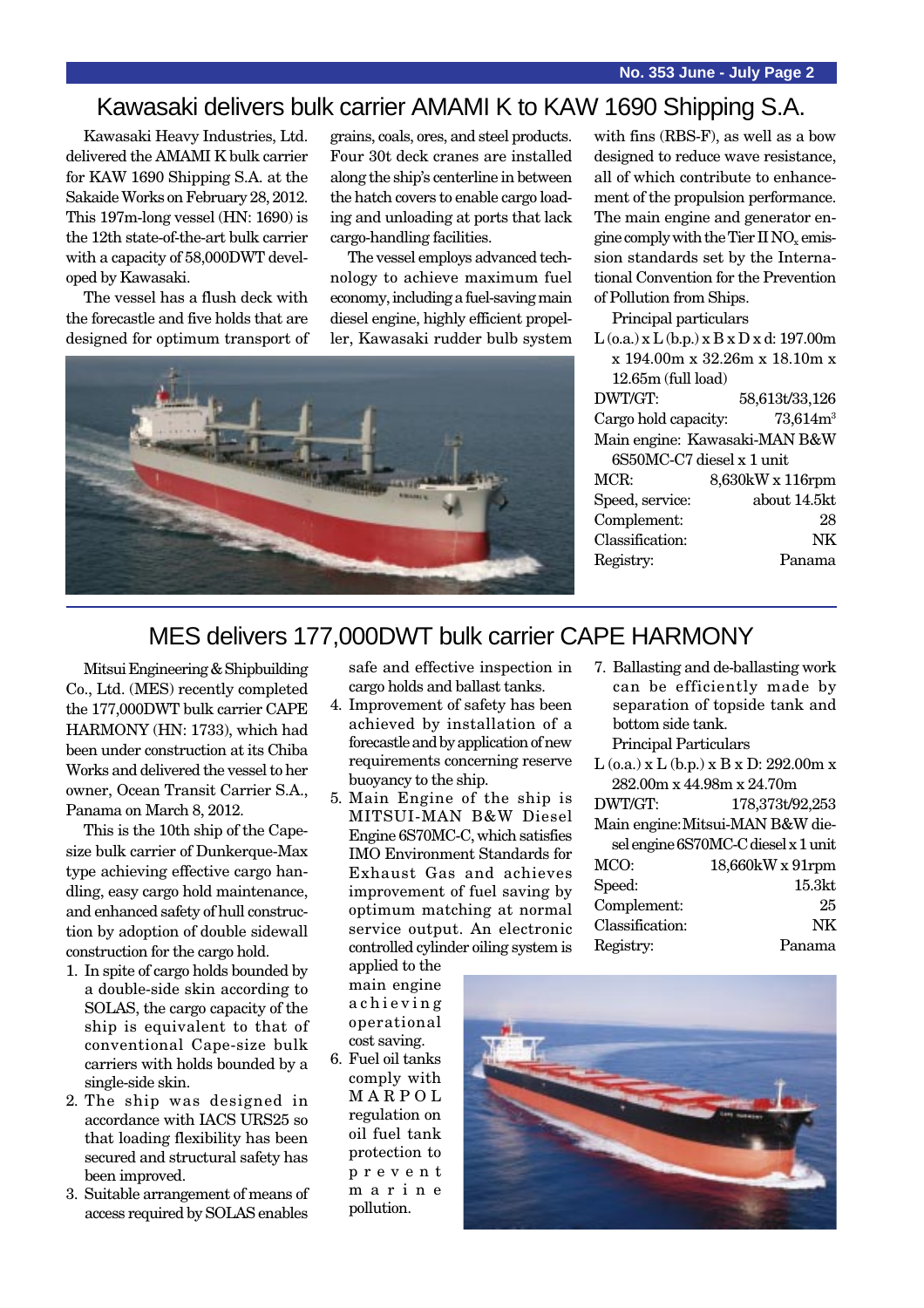#### 120-type Handy Cape bulker GLORIOSA LILY completed

Sanoyas Shipbuilding Corporation delivered the 120-type Handy Cape bulk carrier GLORIOSA LILY (HN: 1305) to the owner Golden Helm Shipping Co., S.A. at the SANOYAS Mizushima Shipyard on April 5, 2012. This vessel is the 5th of the Sanoyas 120,000DWT-type Handy Cape bulk carrier series jointly developed with Mitsui O.S.K. Lines.

This sophisticated new type of vessel has large deadweight with shallow draft, anticipating trade expansion for coal and iron ore in the future market. The vessel with wide beam and shallow draft can clear the restrictions of some ports for large bulk carriers and the vessel has been named "Handy Cape" because it is the most flexible of the Cape size bulk carriers.

For improvement of propulsion efficiency, the vessel is equipped with a low-speed and long-stroke main engine combined with a high-efficiency propeller. SANOYAS has developed an energy saving device called "STF" (Sanoyas-Tandem-Fin (patent): max. 6% energy saving) on the stern shell, which also contributes to the reduction of  $CO<sub>2</sub>$  emissions.

The vessel applies the "Common

Structural Rules" (CSR) of the International Association of Classification Societies. Considering protection of environment, various countermeasures such as fuel oil tanks with double hull structures, holding tank for accommodation discharges, and dirty hold bilge and independent bilge segregation system for the engine room, are incorporated.

For efficient cargo handling, cargo hatches are widened as much as possible and have the same width from No.1 to No.7 hatch. Dedicated fresh water tanks are provided for storing hold washing water generated by a large capacity type fresh water generator. In addition, a special fuel oil heating system is applied for the fuel

oil storage tanks to avoid cargo damage by overheating and to save steam consumption.

Wooden furniture in the accommodation makes officers and crews comfortable on board

the vessel, and safe maneuverability is achieved with the well-organized arrangement and rear visibility in the wheelhouse.

| Principal particulars                            |                       |  |
|--------------------------------------------------|-----------------------|--|
| $L$ (o.a.) x $L$ (p.p.) x $B$ x $D$ x d: 245.00m |                       |  |
| x 238.00m x 43.00m x 21.65m x                    |                       |  |
| $15.404m$ (ext.)                                 |                       |  |
| DWT/GT:                                          | 119,488t/64,642       |  |
| Cargo hold capacity:                             | 135,717m <sup>3</sup> |  |
| (grain)                                          |                       |  |
| Complement:                                      | 25                    |  |
| Main engine: MAN B&W 6S60MC-C                    |                       |  |
| diesel x 1 unit                                  |                       |  |
| MCO:                                             | 13,560kW              |  |
| Speed, service:                                  | about 14.6kt          |  |
| Classification:                                  | NK                    |  |
| Delivered:                                       | April 5, 2012         |  |
| Registry:                                        | Panama                |  |



#### Universal completes 300,000DWT Unimax ore carrier ORE SAO LUIS

Universal Shipbuilding Corporation delivered the 300,000DWT-type ore carrier ORE SAO LUIS to Regulus Navigation Inc. at the Ariake Shipyard on March 22, 2012.

The vessel is the 19th vessel of the new design series of Unimax ore carrier and is now operated in the transport of iron ore from Brazil to Japan. The Universal Unimax ore carrier is optimized with the largest capacity of 300,000DWT class permitted to visit major iron ore loading ports in western Australia and has the hull form



most suitable for Brazilian deep ports. Brazil is presently the largest iron ore shipping country.

Unimax has adequate hull strength applicable to various conditions at loading and discharging ports, and every cargo hold is equipped with the world's largest single panel hatch cover to facilitate cargo handling.

With energy saving devices including Surf-Bulb, SSD, and Ax-bow developed by Universal, the vessel can dramatically improve propulsive efficiency, decreasing fuel oil consumption compared with the conventional large ore carrier.

Principal particulars L (o.a.) x B x D x d: 327m x 55.00m x 29.25m x 21.40m DWT/GT: 297,076t/151,105 Main engine: MAN B&W 6S80MC-C diesel x 1 unit Speed, service: 14.5kt Complement: 25 Classification: NK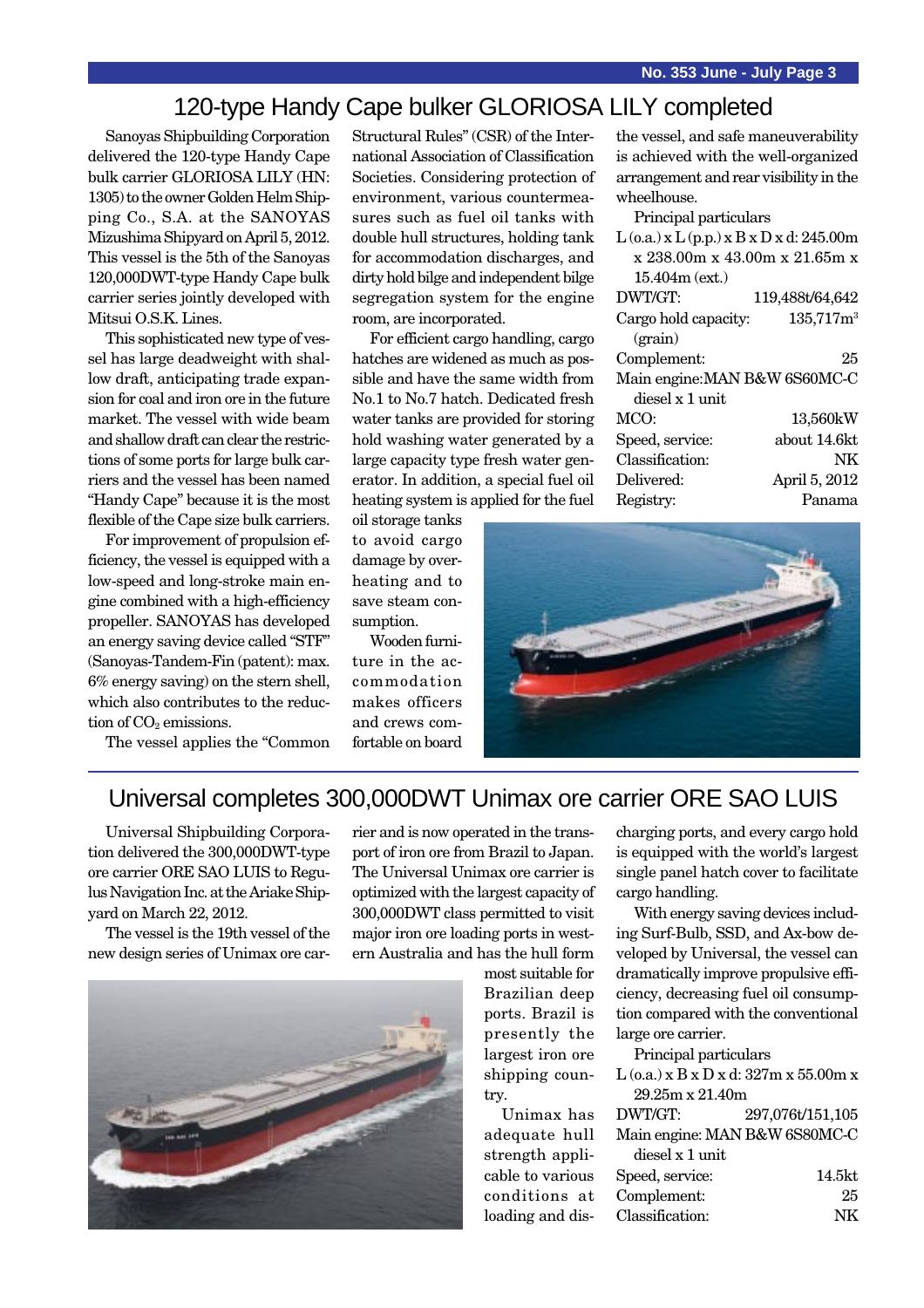#### Imabari delivers bulker OCEAN WEALTH to Diamond Camellia

Imabari Shipbuilding Co., Ltd. delivered 38,243 DWT type double hull bulk carrier, OCEAN WEALTH (HN: 0794), to the owner, Diamond Camellia S.A., at the Imabari Dockyard on January 17, 2012. The vessel is the 14th delivery of the 37,000DWT class bulk carrier series named IS BARI-STAR developed by Imabari.

The vessel was designed and constructed as an oceangoing bulk carrier consisting of five cargo holds with double bottom, double hull, and topside tanks. The vessel is suitable for carrying a variety of cargoes including grain, coal, hot steel coils, long steel products, cement, and iron ore. Especially for carrying unit cargoes, the vessel has wide tanktop areas without bilge hopper tanks.

Hatch covers are the folding type driven by the electro-hydraulic system, and four deck cranes are installed on the upper deck. The widths of hatch openings are over 20m to facilitate handling of large cargoes (except the No. 1 cargo hold). Fuel oil tanks at the topside are double hull construction for safety assurance.

To avoid heat damage to cargoes, a F.O. shifter is installed as a fuel oil heating system.

The main engine is the MAN B&W 6S46MC-C (Mark 7) diesel engine that can develop a service speed of 14.7 knots. An energy saving device, the "Hybrid Fin" developed by Imabari, is installed at the fore edge of the rudder just after the propeller. These installations contribute to environmentfriendly and economical operation of the vessel.



Principal particulars

| $L$ (o.a.) x $L$ (b.p.) x $B$ x $D$ x d: 179.97m |                       |  |  |  |
|--------------------------------------------------|-----------------------|--|--|--|
| x 173.00m x 29.80m x 15.00m x                    |                       |  |  |  |
| $10.538m$ (ext.)                                 |                       |  |  |  |
| DWT/GT:                                          | 38,243t/23,264        |  |  |  |
| Main engine:                                     | <b>MAKITA-MITSUI-</b> |  |  |  |
| MAN B&W 6S46MC-C (Mk7) die-                      |                       |  |  |  |
| sel x 1 unit                                     |                       |  |  |  |
| MCR:                                             | 7,860kW x 129rpm      |  |  |  |
| Speed, service:                                  | 14.7kt                |  |  |  |
| Complement:                                      | 25                    |  |  |  |
| Classification:                                  | NK                    |  |  |  |
| Delivery:                                        | January 17, 2012      |  |  |  |
|                                                  |                       |  |  |  |

#### Naikai completes 37,800DWT general cargo ship GLORIOUS KAURI

Naikai Zosen Corporation completed construction of the 37,800DWT general cargo ship GLORIOUS KAUR for delivery to Peony Shipholding S.A. at the Setoda Works on March 16, 2012.

This dry cargo vessel has been constructed with the latest transport capacity employing the double side shells for every cargo hold and will demonstrate stronger structural performance and better stability against external damage compared with the conventional cargo ship. Should external damage occur, the inner shell of the vessel can prevent loss or outflow of cargoes, thus protecting the quality of cargoes.

The double side shells corresponding to the international regulations also protect the fuel oil tanks for environmental conservation. The vessel has broad beam and shallow draught, which permit entering shallow ports and navigating rivers, channels, and lakes. An adequate rudder area gives course keeping stability to the vessel despite the broad beam.

The cargo hold compartment consists of five holds. The Nos. 2 through 4 holds are the box-shaped type, and four 30t deck cranes are mounted. Wide hatch openings allow loading lengthy cargoes and facilitate cargo

> loading and unloading. The GLORIOUS KAUR is versatile since it can transport cargoes of grains, coal, ores, sulfur, cement, limestone, steel products,



and lumbers. Such lengthy cargoes can be loaded in a cargo hold or on the upper deck. The vessel, as an eco-ship, uses the

latest energy-saving type low-speed main engine, a large-diameter propeller SSD (Super Stream Duct) and Surf-Bulb (Rudder Fin with Bulb) for increased fuel efficiency. Moreover, the Ax-Bow, a sharp-edged bow, is employed to improve sea-keeping performance.

Principal particulars

 $L$  (o.a.) x  $L$  (b.p.) x  $B$  x  $D$  x d: 184.75m x 177.00m x 30.60m x 14.50m x 9.55m

| DWT/GT:                          |  | 38,200t/23,857                   |  |  |
|----------------------------------|--|----------------------------------|--|--|
| Cargo hold capacity:             |  | 46,315.5m <sup>3</sup>           |  |  |
| (grain)                          |  |                                  |  |  |
| Main engine: Hitachi-B&W 6S46MC- |  |                                  |  |  |
| C8 diesel x 1 unit               |  |                                  |  |  |
| NCR:                             |  | 6,100kW x 107.2min <sup>-1</sup> |  |  |
| Speed, service:                  |  | about 14.3kt                     |  |  |
| Classification:                  |  | NK                               |  |  |
| Completion:                      |  | March 16, 2012                   |  |  |
| Registry:                        |  | Panama                           |  |  |
|                                  |  |                                  |  |  |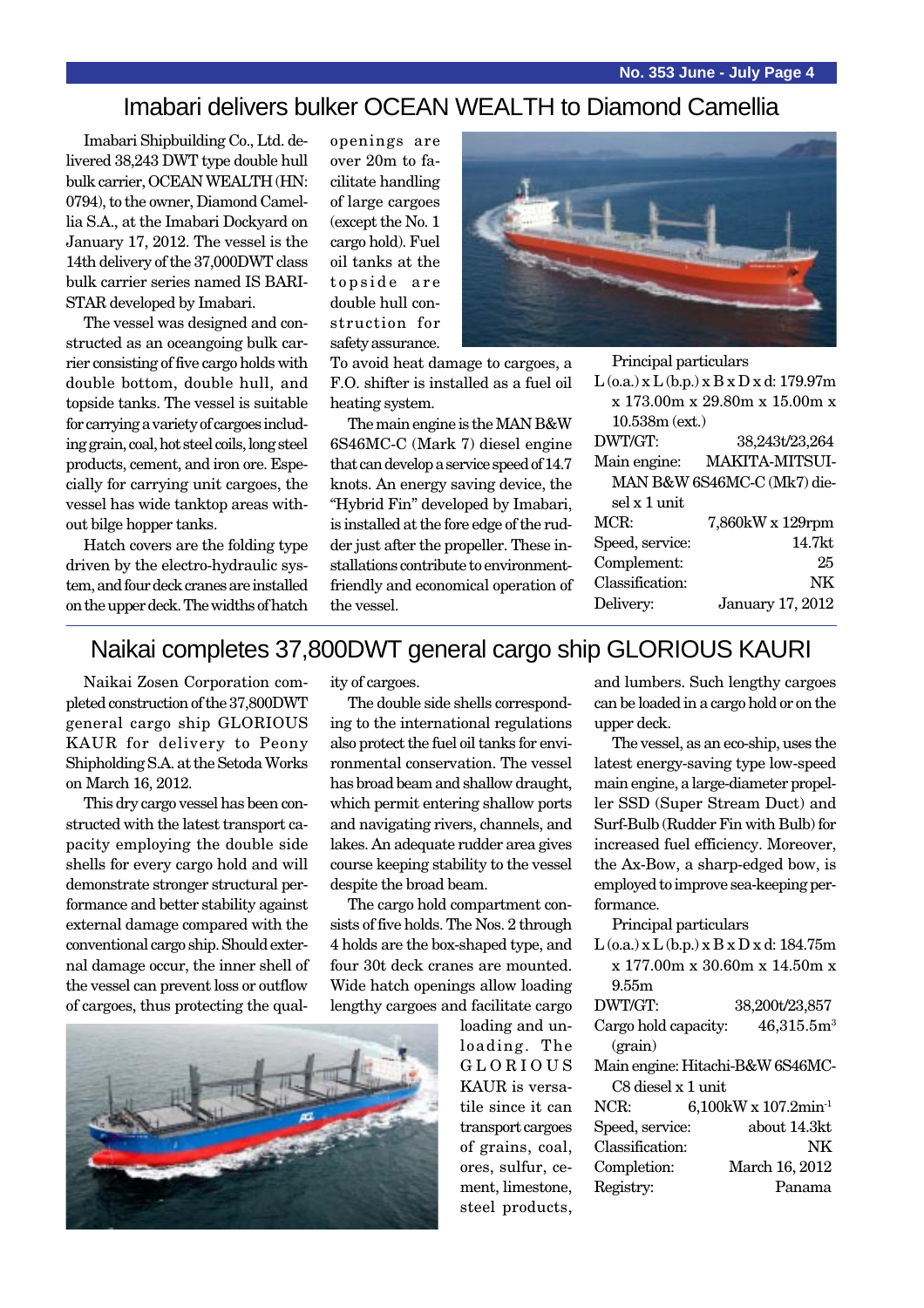**No. 353 June - July Page 5**

#### IHIMU completes Handymax bulk carrier SAN ANTONIO

IHI Marine United Inc. has delivered the Future 56 (F56) type Handymax bulk carrier SAN ANTO-NIO (HN: 3296) to Challenger Inc. at its Yokohama Shipyard on March 29, 2012. SAN ANTONIO is the 50th vessel of the Future 56 series.

The Future 56 was developed for flexible operation in worldwide trades, equipped with five cargo holds and four deck cranes that can load various cargoes such as coal, ore, grain, and steel products etc.

For the sake of superior economical operation in worldwide trades, the vessel has an electronically controlled main engine (Flex Engine). By adjusting fuel injection and exhaust valves at suitable timing, this engine can control combustion conditions regardless of loaded condition. These mechanisms enhance saving of fuel oil consumption and reduction of emissions.

In order to achieve good propulsion performance, economical operation, and good maneuverability, IHI-MU designed

this vessel with its sophisticated technology such as CFD analysis, 3D-FEM ship-model analysis, walkthrough simulation, and apparatus installation simulation utilizing the CIM system "Ajisai" which IHIMU has developed.

Principal particulars;



L (o.a.) x B x D: 190.00m x 32.26m x 18.10m DWT/GT: about 55,800t/31,600 Main engine: DU-WARTSILA 6RTflex50 diesel x 1 unit MCR: 8,890kW x 116.0rpm Classification: NK Completion: March 29, 2012

#### Posidonia 2012 held successfully

The Japan Ship Exporters' Association (JSEA) participated in the 23rd International Shipping Exhibition Posidonia 2012 held at the Metropolitan Expo Centre in Greece, for five days from June 4 to 8. Over 18,547 people visited Posidonia 2012 that attracted 1,870 companies and organizations from 87 countries.

At the opening ceremony held on June 4, Mr. Panagiotis Pikramenos, the Interim Prime Minister of Greece, gave the opening address. After the ceremony, Mr. Ioannis Stournaras, the Minister of Development, Competitiveness and Shipping as well as honorable guests from related circles visited exhibition stands.

The Interim Prime Minister together with the guests was welcome by Mr. Hiroshi Toda, Japanese Ambassador to Greece, Mr. Takao Motoyama, JSEA president, and Mr. Yukinobu Fujimoto, vice-chairman of the Japan Marine Equipment Association (JSMEA) at the Japanese exhibition stands.



*Interim Prime Minister Pikramenos (second from right) and Mr. Motoyama (second from left) at Japanese Stand*



*From left are JSEA President Motoyama, Ambassador Toda, and JSMEA vice-chairman Fujimoto at tape-cut ceremony at Japanese stand.*

In the evening on June 6, Japanese Ambassador and Mrs. Toda, and JSEA president and Mrs. Motoyama cosponsored a reception at the Athenaeum Inter-Continental Hotel with about 880 guests including government officials and others concerned with the shipping and shipbuilding industries.

The JSEA consisting of 12 Japanese shipbuilders participated with the financial support of The Nippon Foundation and in cooperation with The Shipbuilders' Association of Japan. JSEA and the JSMEA contributed the national exhibition stand where Japanese shipbuilding technology was presented.

Shipbuilding features of each shipbuilder were demonstrated, and expert attendants from the shipbuilders received visitors to provide further explanations. PR videotapes of 12 firms were digitized for a LCD system with the support of the Nippon Foundation. This collaborative exhibition procedure was a great success in demonstrating the whole shipbuilding industry.